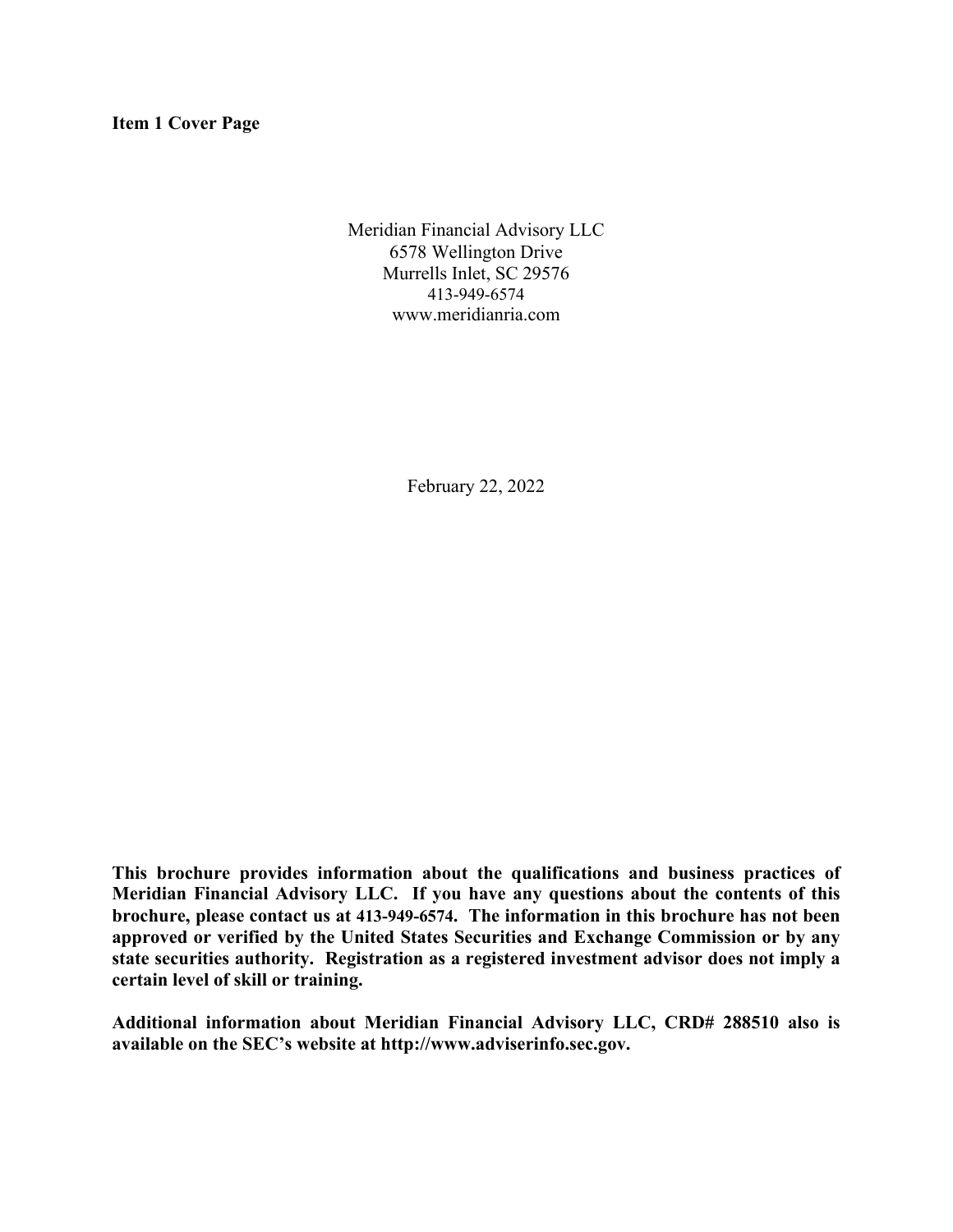# **Item 2 Material Changes**

There have been no material changes to this brochure since the date of the last annual updating amendment noted below.

The material changes discussed above are only those changes that have been made to this brochure since the firm's last amendment of the brochure. The date of the last amendment of the brochure was March 22, 2021.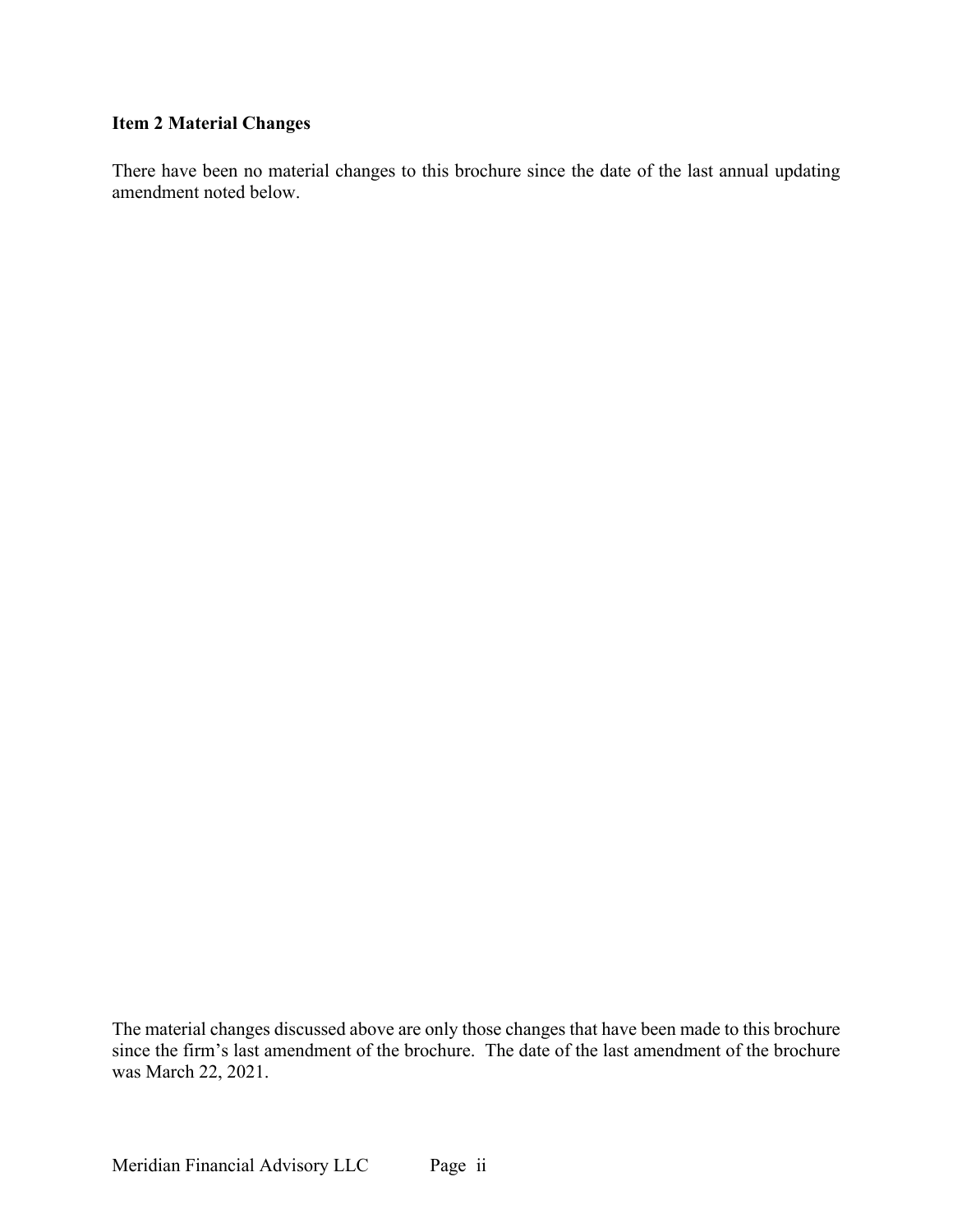# **Item 3 Table of Contents**

# **Brochure**

| Item 11 Code of Ethics, Participation or Interest in Client Transactions and Personal Trading 10 |  |
|--------------------------------------------------------------------------------------------------|--|
|                                                                                                  |  |
|                                                                                                  |  |
|                                                                                                  |  |
|                                                                                                  |  |
|                                                                                                  |  |
|                                                                                                  |  |
|                                                                                                  |  |
|                                                                                                  |  |

# Brochure Supplement - Joshua Henry, Managing Principal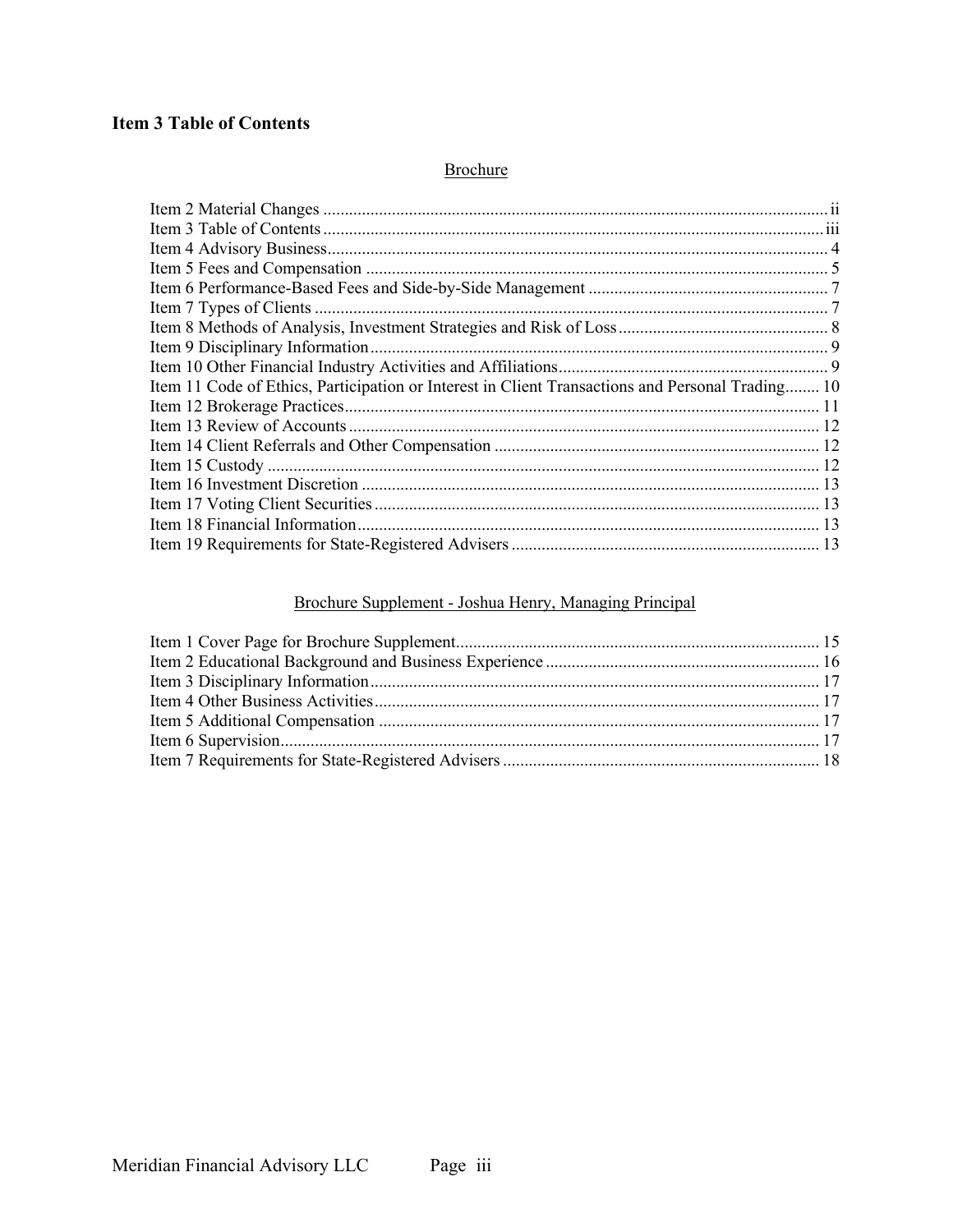## **Item 4 Advisory Business**

Meridian Financial Advisory LLC is registered with the South Carolina securities regulators since July 2017.

The principal owner of Meridian Financial Advisory LLC is Joshua Henry, Managing Principal.

## Investment Advisory Services

Meridian Financial Advisory LLC's ("Meridian" or "Advisor") provides fee-based investment advisory services. The Advisor practices custom management of portfolios, on a discretionary basis, according to the client's objectives. The Advisor's primary approach is to use a tactical allocation strategy aimed at reducing risk and increasing performance. The Advisor may use any of the following: exchange listed securities, foreign securities (ADRs), corporate debt securities, CDs, municipal securities, mutual funds, United States government securities, and publicly traded REITs to accomplish this objective. The Advisor measures and selects mutual funds by using various criteria, such as the fund manager's tenure, and/or overall career performance. The Advisor may recommend, on occasion, redistributing investment allocations to diversify the portfolio in an effort to reduce risk and increase performance. The Advisor may recommend specific stocks to increase sector weighting and/or dividend potential. The Advisor may recommend employing cash positions as a possible hedge against market movement which may adversely affect the portfolio. The Advisor may recommend selling positions for reasons that include, but are not limited to, harvesting capital gains or losses, business or sector risk exposure to a specific security or class of securities, overvaluation or overweighting of the position(s) in the portfolio, change in risk tolerance of client, or any risk deemed unacceptable for the client's risk tolerance.

### Comprehensive Financial Planning

Clients can engage Meridian for comprehensive financial planning services which usually consists of a one-time planning fee and the annual subscription for ongoing financial planning services. This service addresses the need of taking a personal and holistic view of the client's entire financial situation and creating a customized financial plan that serves as a roadmap or guidepost to achieving the client's goals. As part of the comprehensive financial planning process, we meet with clients in person, via video conferencing or phone (preferably in person or video conferencing) to discuss the details of their financial situation, present recommendations to assist the client ascertain their financial goals, and assist with implementing the financial plan. We also will update, monitor and modify the plan as needed.

Prior to engaging us to provide comprehensive financial planning services, clients are required to sign a *Letter of Engagement.* This document: (i) sets forth the terms and conditions of the engagement (including termination), (ii) describes the scope of the services to be provided, and (iii) outlines the fee that is due from the client for the planning service. Within the scope of the comprehensive financial planning service, Meridian may provide tax planning strategies which the client is advised to consult with a qualified tax professional before initiating any tax planning strategy. Meridian does not provide tax preparation services.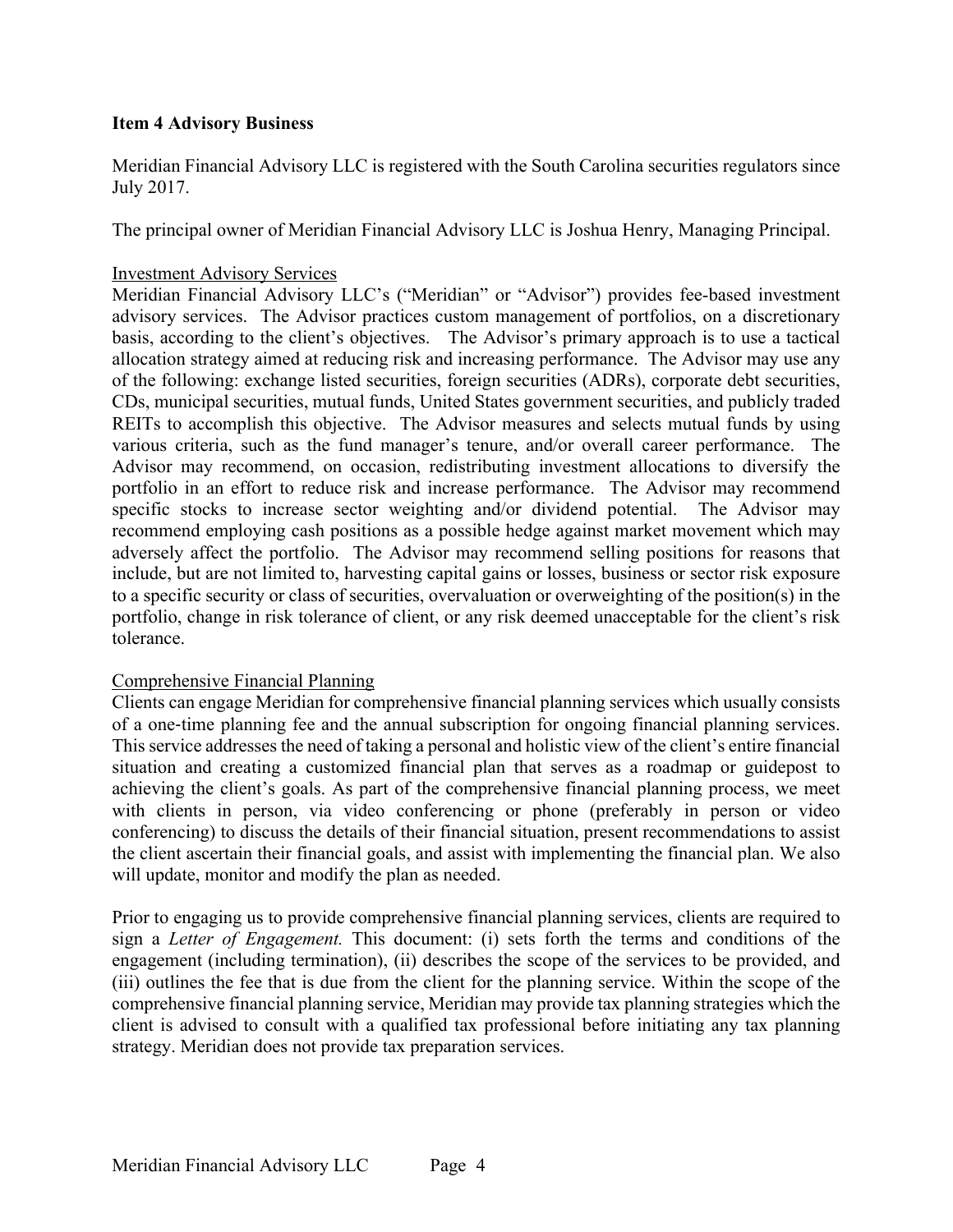### Referring to Other Advisors

In certain circumstances, Meridian may recommend and refer investors to unaffiliated money managers or investment advisors as a solicitor. If the investor signs an advisory agreement with the third-party advisors, Meridian will be paid a referral fee by the third-party advisors. In those cases, Impact will not receive compensation from the investors, and not provide ongoing investment advisory services or manage the investors' accounts.

Meridian conducts due diligence on the third-party advisors in order to ensure that the firms are appropriately licensed with the U.S. Securities and Exchange Commission, state securities regulators, or are exempt from such registration. Meridian also develops an understanding of the capabilities, products and services offered by these firms to investors. While it is responsibility of the third-party investment advisors to ensure that they provide suitable investment services to the investor, based on discussions with the investors, Meridian will seek to use its understanding of the third-party investment advisors to recommend firms most likely able to meet the investors' needs.

Meridian will tailor its advisory services to its client's individual needs based on meetings and conversations with the client. If clients wish to impose certain restrictions on investing in certain securities or types of securities, the Advisor will address those restrictions with the client to have a clear understanding of the client's requirements.

Meridian does not provide portfolio management services to wrap fee programs.

As of December 31, 2021, Meridian has \$5,337,000 in discretionary client assets under management.

### **Item 5 Fees and Compensation**

#### Asset Management Fees

Pursuant to an investment advisory contract signed by each client, the client will pay Meridian an annual management fee based on the amount of assets under management as described in the table below. The management fee is payable in arrears, based on the market value of portfolio assets of the account on the last business day of the preceding quarter. New account fees will be prorated from the inception of the account to the end of the first month.

| <b>Account Value</b>      | <b>Portfolio</b>      |
|---------------------------|-----------------------|
|                           | <b>Management Fee</b> |
| Up to \$250,000           | 1.50%                 |
| $$250,001 - $500,000$     | 1.25%                 |
| $$500,001 - $1,000,000$   | 1.00%                 |
| $$1,000,001 - $2,500,000$ | 0.85%                 |
| $$2,500,001 - $5,000,000$ | 0.75%                 |
| Over \$5,000,000          | $0.60\%$              |

There is a minimum annual management fee of \$1,000. In no event will the management fee exceed 3% of assets under management.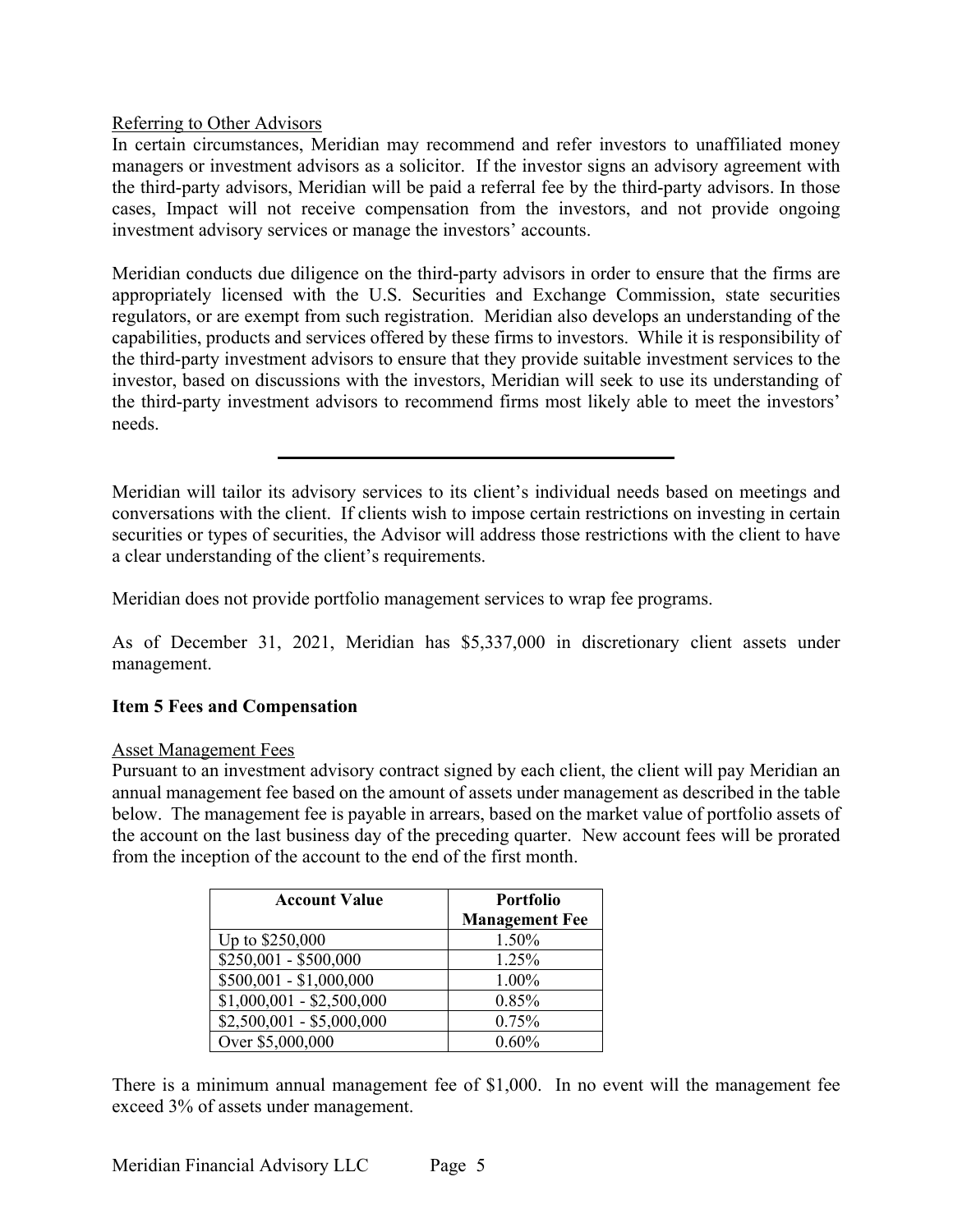These fees may be negotiated at the sole discretion of the Advisor. Asset management fees will be directly deducted from the client account on a quarterly basis by the qualified custodian. The client will give written authorization permitting the Advisor to be paid directly from their account held by the custodian. The custodian will send a statement at least quarterly to the client and the Advisor will also send an invoice to the client outlining the fee calculation and the amount withdrawn from the client account. For accounts where it is impracticable to deduct fees directly from the account, the client will be sent an invoice on a quarterly basis for any outstanding advisory fees due.

## Hourly Fee

Meridian charges \$250 per hour for consulting services related to financial planning or investment management. These fees are negotiable, however client will be invoiced as services are rendered and invoices are payable upon receipt.

## Comprehensive Financial Planning Fee:

Clients engaged with Meridian for comprehensive financial planning services are subject to the following fees, the exact amount of the fee will depend on the complexity of the client's financial situation and the scope of the mutually agreed upon work to be done:

| -Annual subscription fee \$1,200 to \$12,000 (billed monthly) |  |
|---------------------------------------------------------------|--|

Upon signing the *Letter of Engagement*, clients will be invoiced and invoices are payable upon receipt by one of our accepted payment methods. The annual subscription fee is due monthly in arrears after the *Letter of Engagement* has been executed.

All fees paid to Meridian for investment advisory services are separate and distinct from the expenses charged by mutual funds to their shareholders. These fees and expenses are described in each fund's prospectus. These fees will generally include a management fee and other fund expenses.

### Solicitation Fees

Pursuant to solicitation agreements between the Advisor and the third-party investment advisors, the third-party investment advisors will pay Meridian a negotiated referral fee for providing the client referral services. The referral fee paid to Meridian can range up to \$25,000 per month, paid either monthly or quarterly, in advance or in arrears as negotiated with the third-party investment advisors. These fees may be in the form of a retainer fee, a percentage of the advisory fees earned from the referred client, or both. Factors that can affect the fee charged may include the size of the account to be managed, the amount of effort expended on the relationship with the complexity of the investment strategies to be employed, the resources required to provide the referral services, or the importance of the overall ongoing relationship between the investor and the third-party investment advisors. In the event of a termination of the solicitation agreement where the fee has been paid in advance, Meridian will calculate the fee earned based on the period of time from the beginning of the billing period to the termination date and will refund the unearned portion of the fee.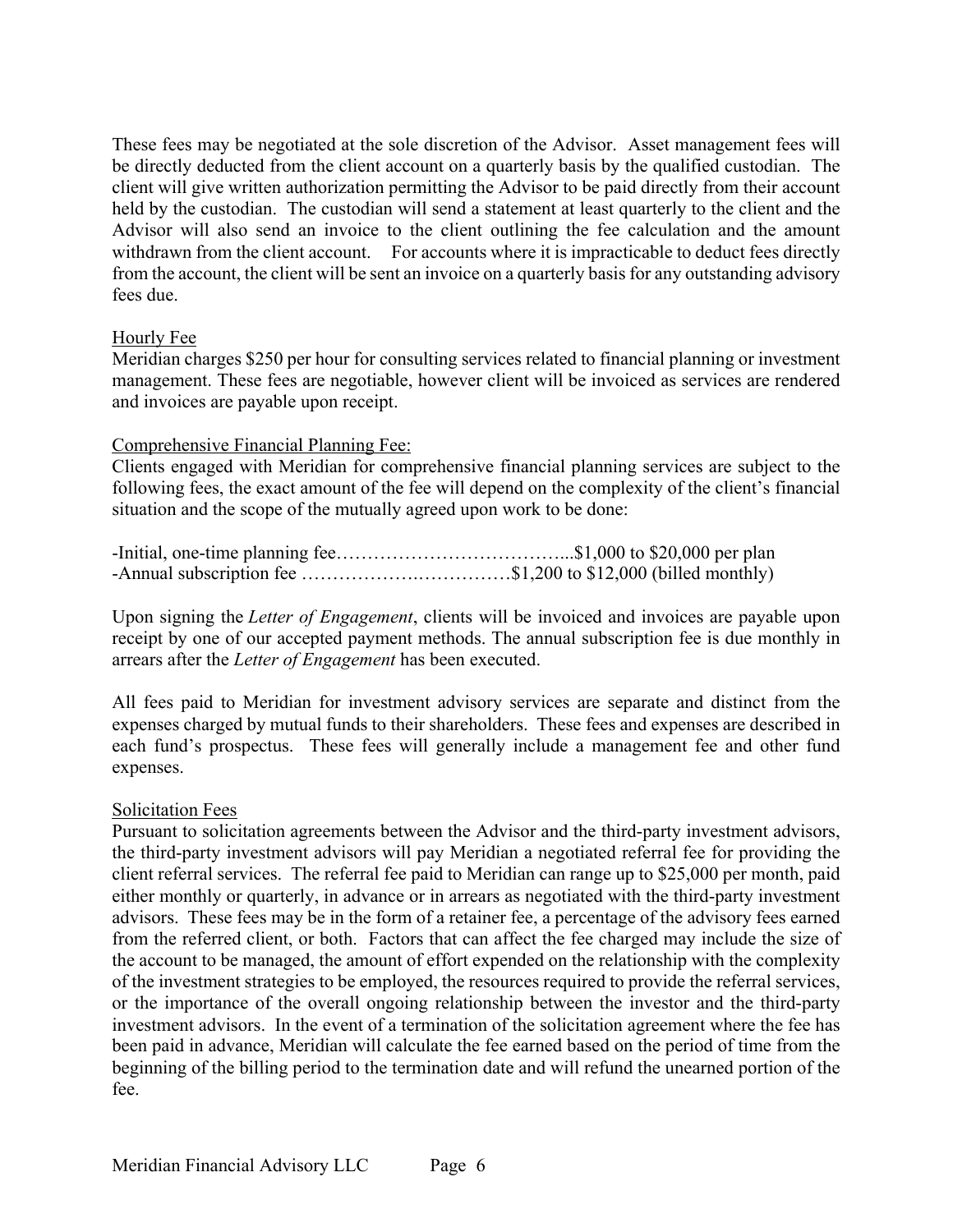Because the referral fee Meridian receives from the firms it represents varies from firm to firm, there is a conflict of interest created in that Meridian is incentivized to refer clients to the firms that pay the highest referral fees. Meridian attempts to engage in solicitor relationships with investment advisory firms that provide complementary investment strategies in non-competing investment classes or investment products which reduces that incentive. In addition, Meridian is a fiduciary by law and as such is required to do what is in the best interest of clients, and not those of Meridian or its affiliated persons. Investors are free to choose to accept or reject the referral recommendations made by Meridian.

The third-party investment advisors that are the clients of Meridian do not pay any other types of fees or expenses in connection with Meridian's referral services.

Where acting in the capacity of an insurance agent, investment advisory representatives of Meridian may as agent effect insurance transactions for typical and customary compensation. Clients are not obligated to use investment advisory representatives of Meridian to execute such transactions.

This practice presents a conflict of interest by creating an incentive to recommend investment products based on the compensation received, rather than on a client's needs. When recommending the sale of investment products for which Meridian receives compensation, Meridian will inform the client of the conflict of interest by disclosing any associated fees before the transaction.

A client may be able to invest in products recommended by the firm directly, without the services of Meridian. In that case, the client would not receive the services provided by Meridian which are designed, among other things, to assist the client in determining which products or services are most appropriate to each client's financial condition and objectives.

# **Item 6 Performance-Based Fees and Side-by-Side Management**

Meridian does not charge performance-based fees.

# **Item 7 Types of Clients**

The Advisor will offer its services to individuals and other investment advisors.

The Advisor does not have a minimum account requirement for opening and maintaining an account, but clients are subject to a minimum annual management fee of \$1,000. The minimum annual management fee will not exceed 3% of assets under management.

At no time will Meridian accept or maintain custody of a client's funds or securities except for authorized fee deduction. Client is responsible for all custodial and securities execution fees charged by the custodian and executing broker-dealer. The Advisors fee is separate and distinct from the custodian and execution fees.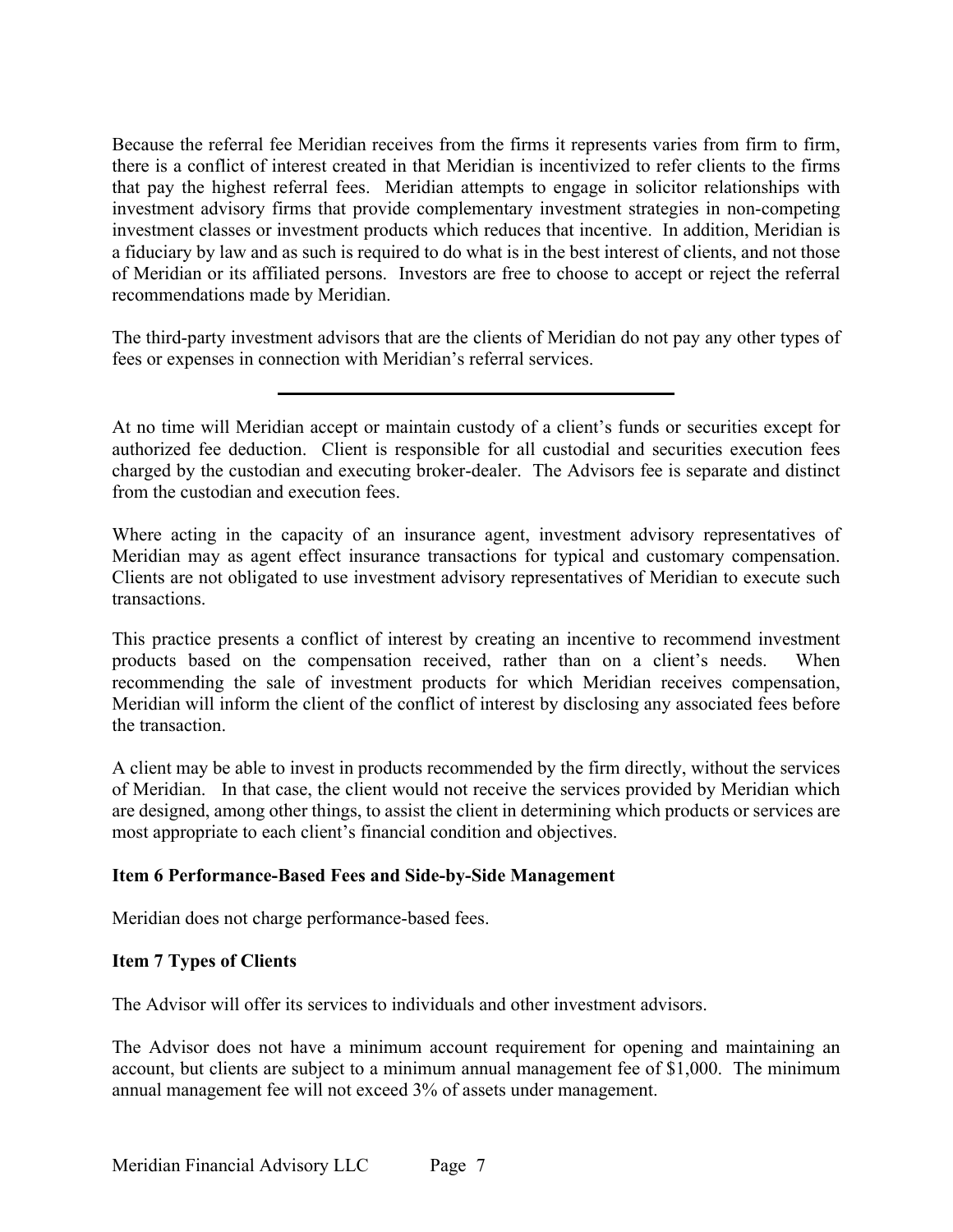## **Item 8 Methods of Analysis, Investment Strategies and Risk of Loss**

The Advisor may utilize fundamental, technical or cyclical analysis techniques in formulating investment advice or managing assets for clients.

Fundamental analysis of businesses involves analyzing its financial statements and health, its management and competitive advantages and its competitors and markets. Fundamental analysis is performed on historical and present data but with the goal of making financial forecasts. There are several possible objectives; to conduct a company stock valuation and predict its probable price evolution; to make a projection on its business performance; to evaluate its management and make internal business decisions and to calculate its credit risk.

Technical analysis is a method of evaluating securities by relying on the assumption that market data, such as charts of price, volume and open interest can help predict future (usually short-term) market trends. Technical analysis assumes that market psychology influences trading in a way that enables predicting when a stock will rise or fall.

Cyclical analysis of economic cycles is used to determine how these cycles affect the returns of an investment, an asset class or an individual company's profits. Cyclical risks exist because the broad economy has been shown to move in cycles, from periods of peak performance followed by a downturn, then a trough of low activity. Between the peak and trough of a business or other economic cycle, investments may fall in value to reflect the uncertainty surrounding future returns as compared with the recent past.

The investment strategy implemented by the Advisor will typically be long-term purchases of securities held at least for one year, although it may use other strategies during times of unusual market conditions.

Clients need to be aware that investing in securities involves risk of loss that clients need to be prepared to bear.

The methods of analysis and investment strategies followed by the Advisor are utilized across all of the Advisors clients, as applicable. One method of analysis or investment strategy is not more significant than the other as the Advisor is considering the client's portfolio, risk tolerance, time horizon and individual goals. However, the client should be aware that with any trading that occurs in the client account, the client will incur transaction and administrative costs.

Investing includes the risk that the value of an investment can be negatively affected by factors specifically related to the investment (e.g., capability of management, competition, new inventions by other companies, lawsuits against the company, labor issues, patent expiration, etc.), or to factors related to investing and the markets in general (e.g., the economy, wars, civil unrest or terrorism around the world, concern about oil prices or unemployment, etc.).

Risks of fundamental analysis may include risks that market actions, natural disasters, government actions, world political events or other events not directly related to the price or valuation of a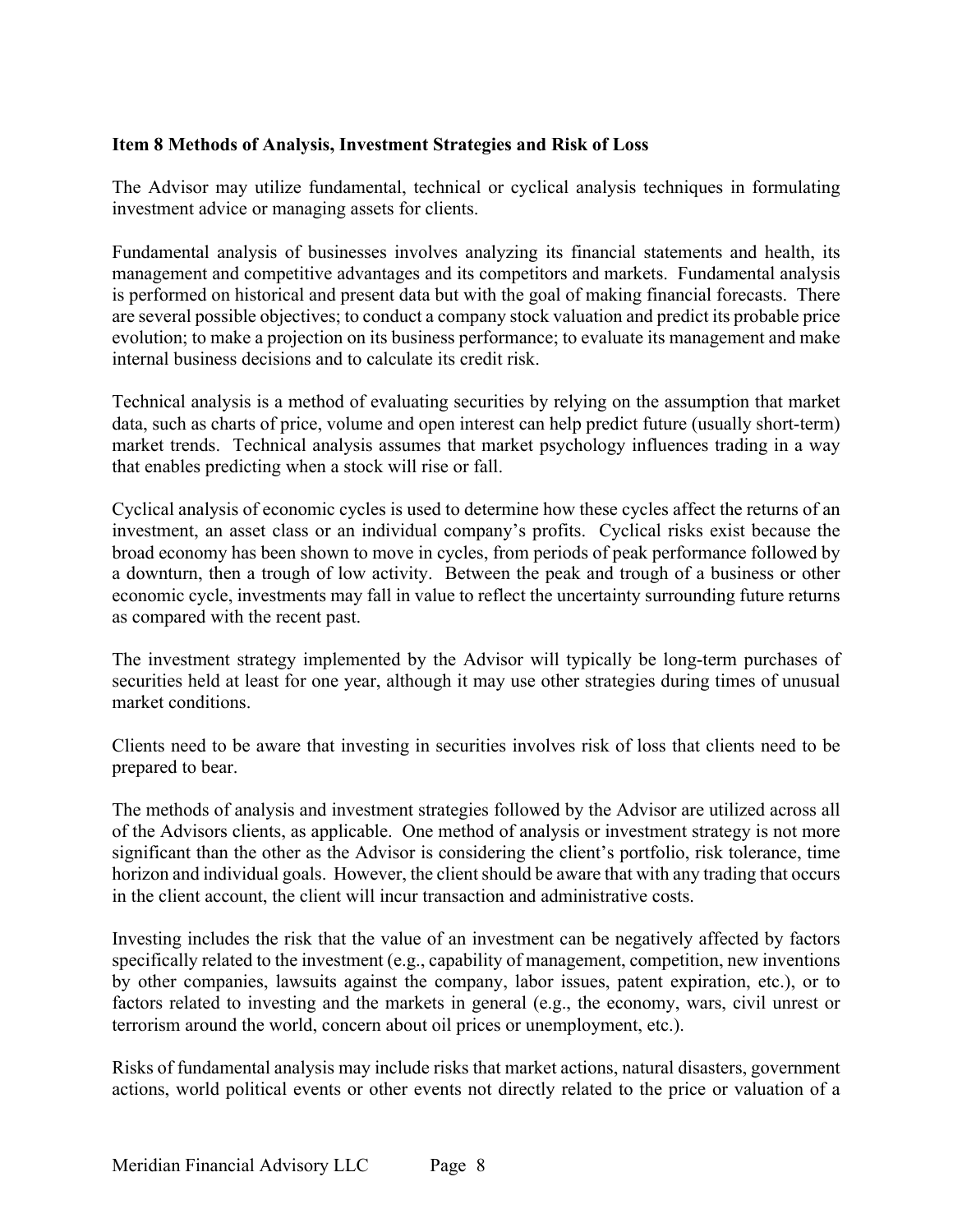specific company's fundamental analysis can adversely impact the stock price of a company causing a portfolio containing that security to lose value. Risks may also include that the historical data and projections on which the fundamental analysis is performed may not continue to be relevant to the operations of a company going forward, or that management changes or the business direction of management of the company may not permit the company to continue to produce metrics that are consistent with the prior company data utilized in the fundamental analysis, which may negatively affect the Advisor's estimate of the valuation of the company.

In cyclical analysis, economic or business cycles may not be predictable and may have many fluctuations between long-term expansions and contractions. Also, the lengths of the economic cycles may be difficult to predict with accuracy. Therefore, the risk of cyclical analysis is the difficulty in predicting economic trends and consequently the changing value of securities that would be affected by these changing trends.

The primary risks in technical analysis are that the factors used to analyze the price, trends and volatility of a security may not be replicated, or the outcomes of such analysis will not be the same as in past periods where similar combinations existed. Because of the reliance on trends, technical analysis can signal buying at market peaks and selling at market troughs.

The Advisor does not primarily recommend a particular type of security. However, clients are advised that many unexpected broad environmental factors can negatively impact the value of portfolio securities causing the loss of some or all of the investment, including changes in interest rates, political events, natural disasters, and acts of war or terrorism. Further, factors relevant to specific securities may have negative affects on their value, such as competition or government regulation. Also, the factors for which the company was selected for inclusion in a client portfolio may change, for example, due to changes in management, new product introductions, or lawsuits.

# **Item 9 Disciplinary Information**

Neither Meridian nor its management persons have had any legal or disciplinary events, currently or in the past.

# **Item 10 Other Financial Industry Activities and Affiliations**

Neither Meridian nor any of its management persons are registered, or have an application pending to register, as a broker-dealer or a registered representative of a broker-dealer.

Neither Meridian nor any of its management persons are registered or have an application pending to register, as a futures commission merchant, commodity pool operator, a commodity trading advisor, or an associated person of the foregoing entities.

Meridian does not currently have any relationships or arrangements that are material to its advisory business or clients with either a broker-dealer, municipal securities dealer, or government securities dealer or broker, investment company or other pooled investment vehicle (including a mutual fund, closed-end investment company, unit investment trust, private investment company or "hedge fund" and offshore fund), other investment advisor or financial planner, futures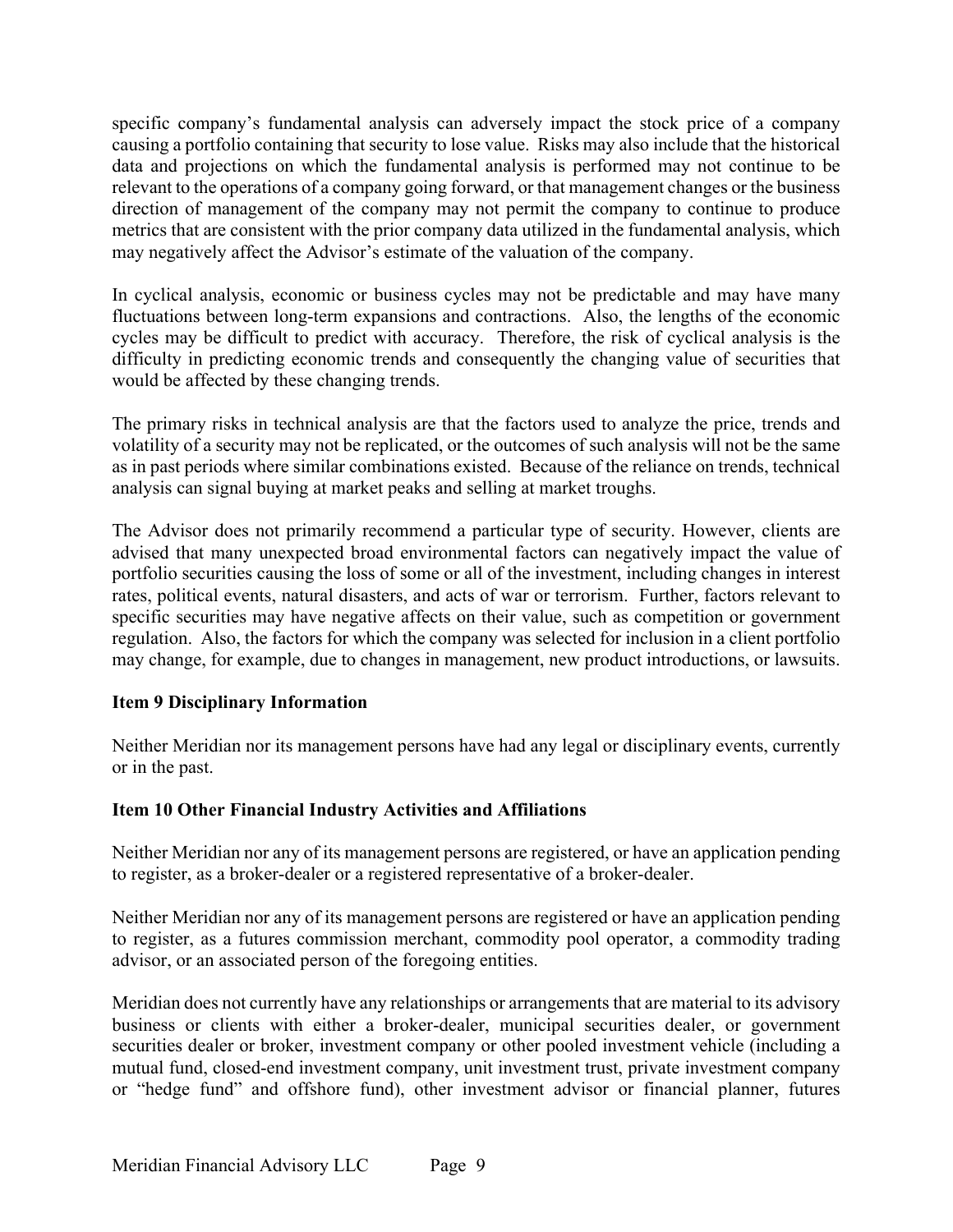commission merchant, commodity pool operator, or commodity trading advisor, banking or thrift institution, accountant or accounting firm, lawyer or law firm, pension consultant, real estate broker or dealer or sponsor of syndicator of limited partnerships.

Investment advisor representatives of Meridian are also licensed and registered as insurance agents to sell life, accident and other lines of insurance for various insurance companies. Therefore, they will be able to purchase insurance products for any client in need of such services and will receive separate, yet typical compensation in the form of commissions for the purchase of insurance products. This creates a conflict of interest because of the receipt of additional compensation by the investment advisor representatives. Clients are not obligated to use Meridian or its investment advisor representatives for insurance products services. However, in such instances, there is no advisory fee associated with these insurance products, and clients will be made aware of all commissions associated with the products prior to the transactions.

Meridian does not recommend or select other investment advisers for clients.

# **Item 11 Code of Ethics, Participation or Interest in Client Transactions and Personal Trading**

Meridian is registered as a state registered investment advisor with the South Carolina securities regulators and has adopted as an industry best practice a Code of Ethics that sets forth the basic policies of ethical conduct for all managers, officers, and employees of the adviser. In addition, the Code of Ethics governs personal trading by each employee of Meridian deemed to be an Access Person and is intended to ensure that securities transactions effected by Access Persons of Meridian are conducted in a manner that avoids any conflict of interest between such persons and clients of the adviser or its affiliates. Meridian collects and maintains records of securities holdings and securities transactions effected by Access Persons. These records are reviewed to identify and resolve conflicts of interest. Meridian will provide a copy of the Code of Ethics to any client or prospective client upon request.

Meridian and/or its investment advisor representatives may from time to time purchase or sell products that they may recommend to clients. This practice creates conflicts of interest in that personnel of Meridian can take advantage of the advance knowledge of firm securities trading and trade their personal accounts ahead of the client trades or recommend trades in client accounts that may affect the price of the securities owned by the Investment Advisor Representatives. To mitigate these conflicts, the Code of Ethics governs personal trading by each employee of Meridian deemed to be an Access Person and is intended to ensure that securities transactions effected by Access Persons of Meridian are conducted in a manner that avoids any actual or potential conflict of interest between such persons and clients of the adviser or its affiliates. Finally, supervised persons of registered investment advisors are fiduciaries by law and are required to put the client's interest before those of the firm and themselves.

Meridian requires that its investment advisory representatives follow its basic policies and ethical standards as set forth in its Code of Ethics.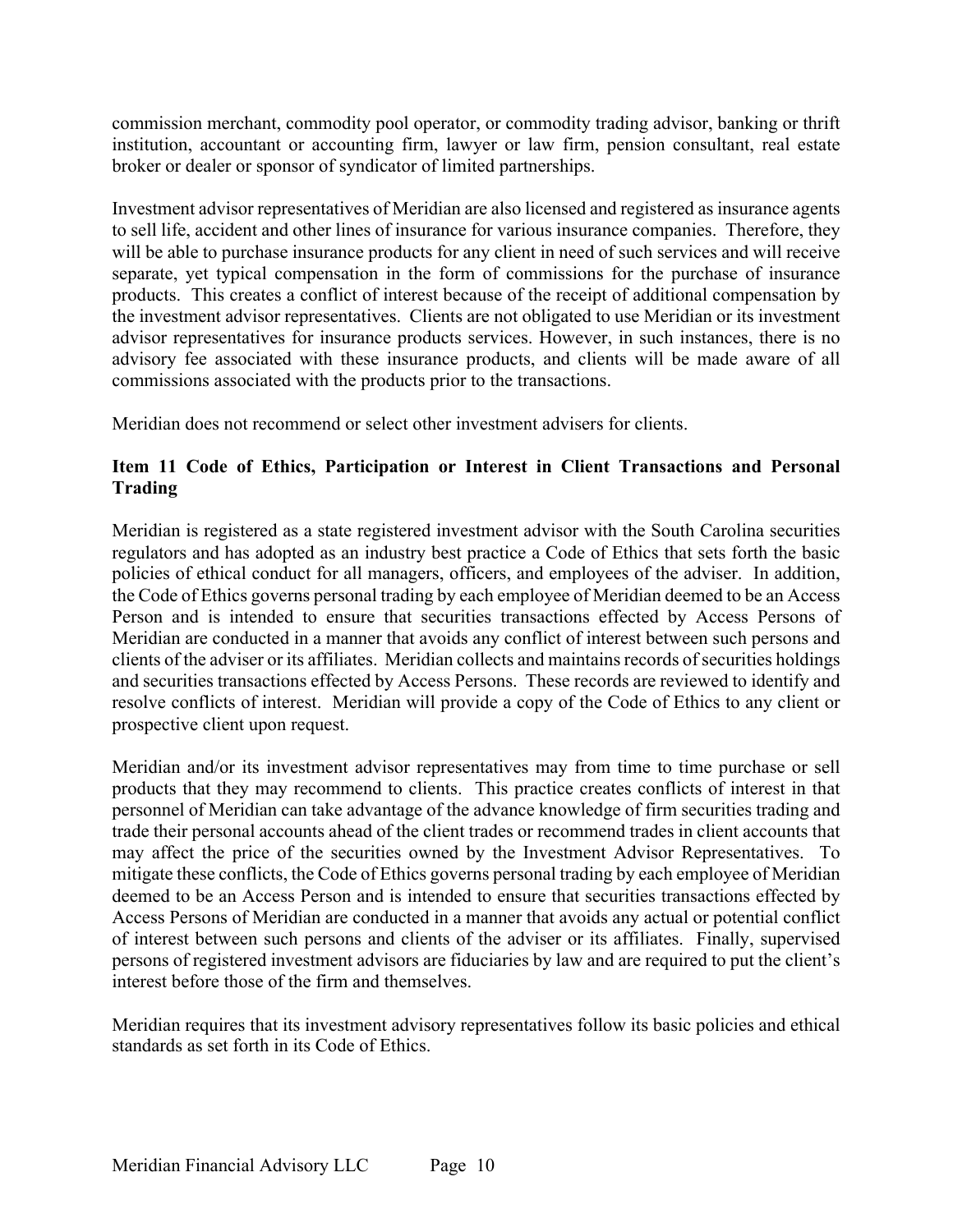## **Item 12 Brokerage Practices**

If requested by the client, Meridian may suggest brokers or dealers to be used based on execution and custodial services offered, cost, quality of service and industry reputation. Meridian will consider factors such as commission price, speed and quality of execution, client management tools, and convenience of access for both the Advisor and client in making its suggestion. Advisor is not affiliated with the brokerage firms, and the brokerage firms do not supervise the advisor, its agents or activities.

Meridian does not receive research or other products or services other than execution from a broker-dealer or third party as a result of client securities transactions.

Meridian does not receive client referrals from any broker-dealer or third party as a result of the firm selecting or recommending that broker-dealer to clients.

Meridian recommends that all clients use a particular broker-dealer for execution and/or custodial services. The broker-dealer is recommended based on criteria such as, but not limited to, reasonableness of commissions charged to the client, tools and services made available to the client and the Advisor, and convenience of access to the account trading and reporting. The client will provide authority to Meridian to direct all transactions through that broker-dealer in the investment advisory agreement.

As an investment advisory firm, Meridian has a fiduciary duty to seek best execution for client transactions. While best execution is difficult to define and challenging to measure, there is some consensus that it does not solely mean the achievement of the best price on a given transaction. Rather, it appears to be a collective consideration of factors concerning the trade in question. Such factors include the security being traded, the price of the trade, the speed of the execution, apparent conditions in the market, and the specific needs of the client. Meridian's primary objectives when placing orders for the purchase and sale of securities for client accounts is to obtain the most favorable net results taking into account such factors as 1) price, 2) size of order, 3) difficulty of execution, 4) confidentiality and 5) skill required of the broker. Meridian may not necessarily pay the lowest commission or commission equivalent as specific transactions may involve specialized services on the part of the broker.

Meridian does not permit clients to direct brokerage.

Meridian may combine orders into block trades when more than one account is participating in the trade. This blocking or bunching technique must be equitable and potentially advantageous for each such account (e.g. for the purposes of reducing brokerage commissions or obtaining a more favorable execution price). Block trading is performed when it is consistent with the duty to seek best execution and is consistent with the terms of Meridian's investment advisory agreements. Equity trades are blocked based upon fairness to client, both in the participation of their account, and in the allocation of orders for the accounts of more than one client. Allocations of all orders are performed in a timely and efficient manner. All managed accounts participating in a block execution receive the same execution price (average share price) for the securities purchased or sold in a trading day. Any portion of an order that remains unfilled at the end of a given day will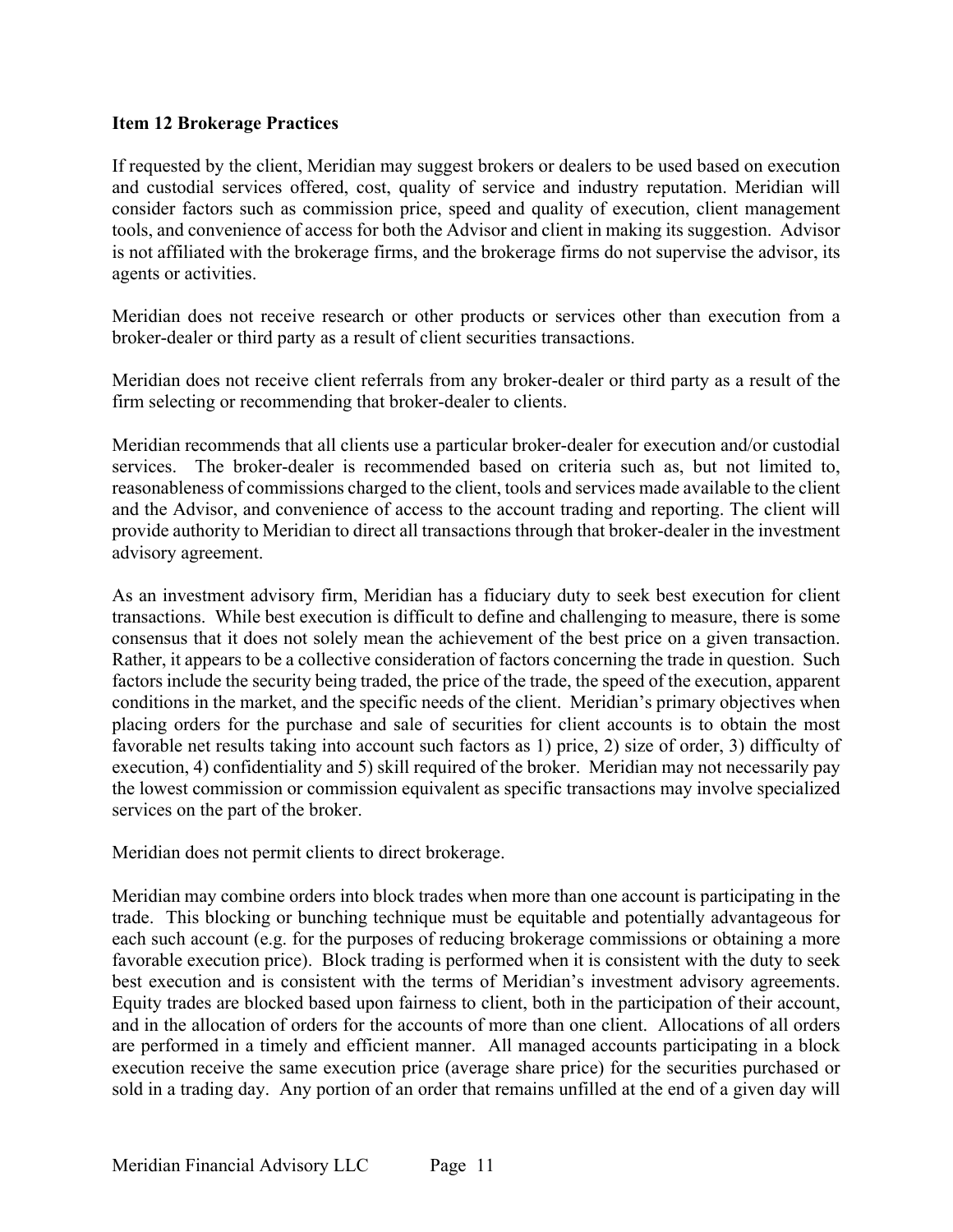be rewritten on the following day as a new order with a new daily average price to be determined at the end of the following day. Due to the low liquidity of certain securities, broker availability may be limited. Open orders are worked until they are completely filled, which may span the course of several days. If an order is filled in its entirety, securities purchased in the aggregated transaction will be allocated among the accounts participating in the trade in accordance with the allocation statement. If an order is partially filled, the securities will be allocated pro rata based on the allocation statement. Meridian may allocate trades in a different manner than indicated on the allocation statement (non-pro rata) only if all managed accounts receive fair and equitable treatment.

# **Item 13 Review of Accounts**

Investment advisory client accounts are monitored on an ongoing basis by Joshua Henry, Managing Principal. The nature of the review is to determine if the client account is still in line with the client's stated objectives. Financial Plans, once prepared and delivered to the client are not reviewed again unless the clients requests a financial plan be updated or the client engages Meridian for the subscription service.

The client is encouraged to notify the Advisor and Investment Advisor Representative if changes occur in his/her personal financial situation that might materially affect his/her investment plan.

The client will receive written statements no less than quarterly from the custodian. In addition, the client will receive other supporting reports from mutual funds, asset managers, trust companies or other custodians, broker-dealers and others who are involved with client accounts. Meridian does not deliver separate client statements, but will provide clients with a semi-annual newsletter discussing market views.

# **Item 14 Client Referrals and Other Compensation**

Meridian is not compensated by anyone for providing investment advice or other advisory services except for the solicitor fees disclosed in Item 5 of this Brochure.

Meridian does not directly or indirectly compensate any person who is not a supervised person for client referrals.

# **Item 15 Custody**

Meridian does not have custody of client funds or securities, except for the withdrawal of advisory fees directly from client accounts. However, as noted in Item 13 above, clients will receive statements not less than quarterly from the qualified custodian, and we encourage you to review those statements carefully. Any discrepancies should be immediately brought to the firm's attention. Advisor is not affiliated with the custodian, and the custodian does not supervise the advisor, its agents or activities.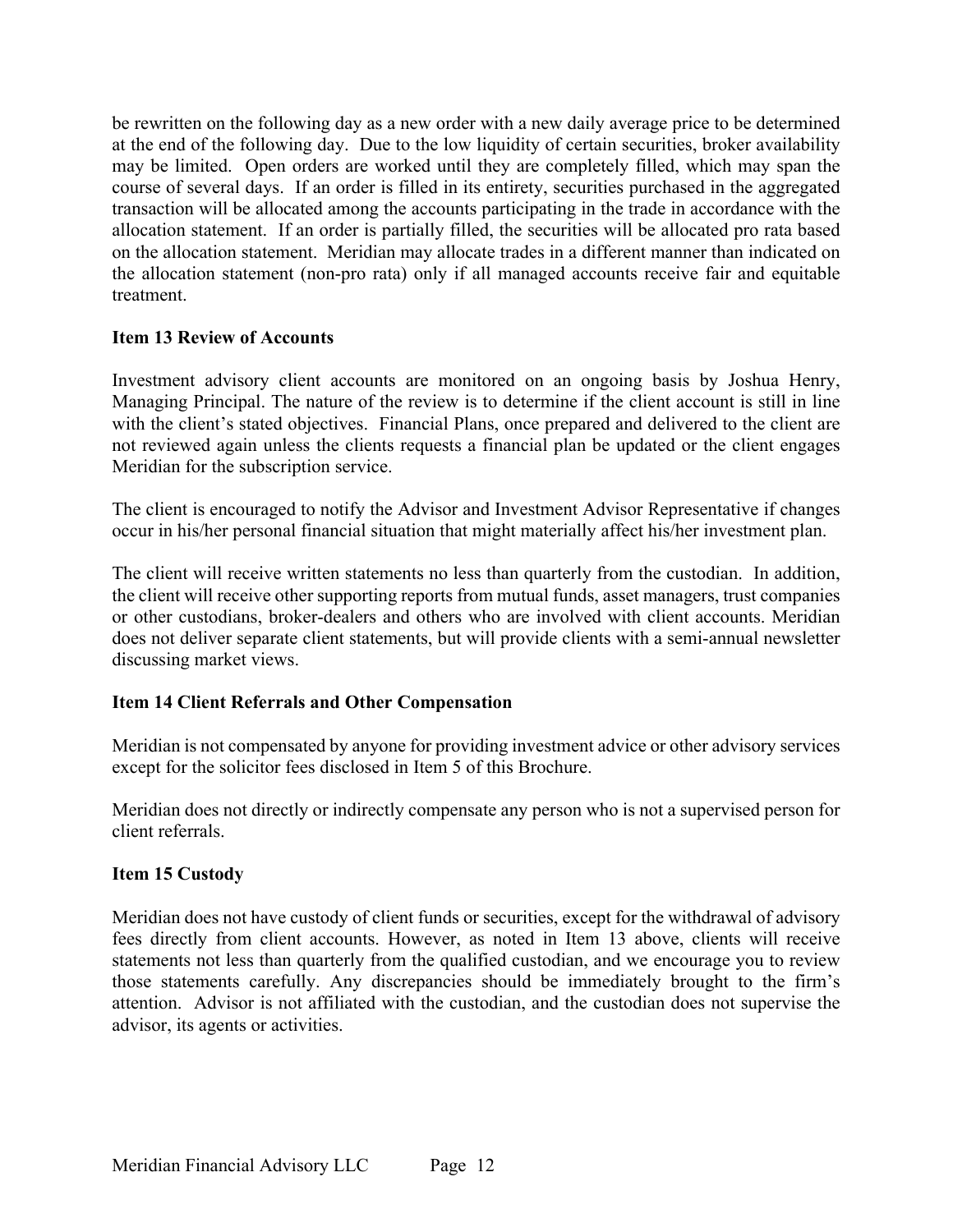## **Item 16 Investment Discretion**

Meridian generally has discretion over the selection and amount of securities to be bought or sold in client accounts, and the broker-dealer to be used, without obtaining prior consent or approval from the client for each transaction. However, these purchases or sales may be subject to specified investment objectives, guidelines, or limitations previously set forth by the client and agreed to by Meridian.

Discretionary authority will only be provided upon full disclosure to the client. The granting of such authority will be evidenced by the client's execution of an Investment Advisory Agreement containing all applicable limitations to such authority. All discretionary trades made by Meridian will be in accordance with each client's investment objectives and goals.

## **Item 17 Voting Client Securities**

Meridian will not vote, nor advise clients how to vote, proxies for securities held in client accounts. The client clearly keeps the authority and responsibility for the voting of these proxies. Also, Meridian cannot give any advice or take any action with respect to the voting of these proxies. The client and Meridian agree to this by contract. Clients will receive proxy solicitations from their custodian and/or transfer agent.

## **Item 18 Financial Information**

Meridian does not require or solicit prepayment of more than \$500 in fees per client, six months or more in advance, and is not required to file a balance sheet.

Meridian has discretionary authority over client accounts and is not aware of any financial condition that will likely impair its ability to meet contractual commitments to clients. If Meridian does become aware of any such financial condition, this brochure will be updated and clients will be notified.

Meridian has never been subject to a bankruptcy petition.

### **Item 19 Requirements for State-Registered Advisers**

Joshua Henry, CFP®, Managing Principal, was born in 1981. Mr. Henry earned a Bachelor of Arts degree in Political Science from Cedarville University and a Master of Business Administration degree with a concentration in Corporate Finance from Salve Regina University. The courses for the Corporate Finance concentration were taken from the Kelley School of Business at Indiana University and credits transferred to Salve Regina University.

Prior to founding Meridian in April 2017, Mr. Henry was self-employed as a consultant from December 2012 to April 2017, and an Accountant at Consolidated Health Plans from May 2004 to December 2012. From August of 2018 to June of 2019, Mr. Henry taught at Bay Path University as an Adjunct Professor in the Finance Department.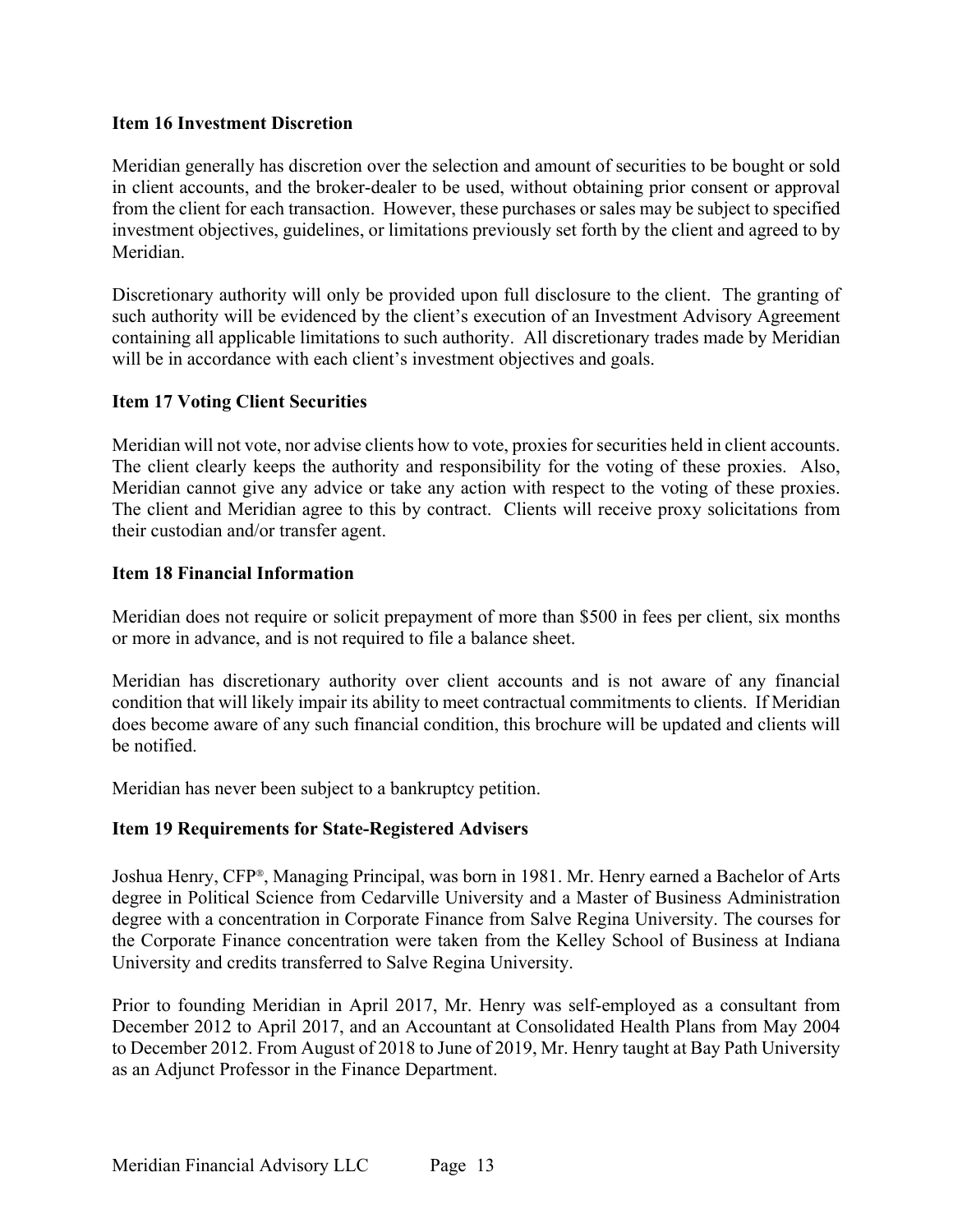Meridian is not engaged in any other business other than giving investment advice.

Management of Meridian have not been found liable in any arbitration, civil or disciplinary actions or administrative proceedings.

There are no material relationships maintained by Meridian or its management persons with any issuers of securities.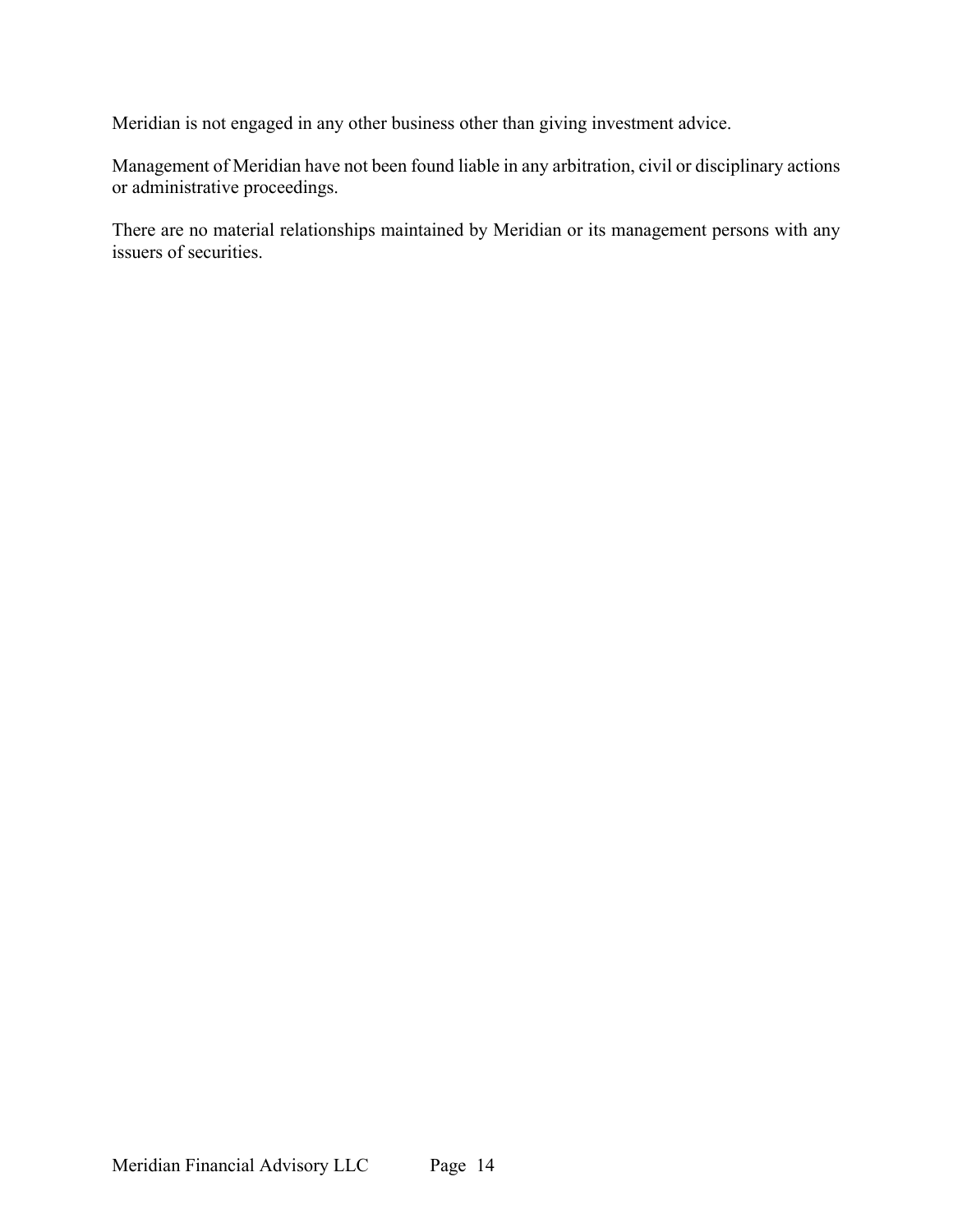#### **Item 1 Cover Page for Brochure Supplement**

Joshua Henry, CFP®, Managing Principal

Meridian Financial Advisory LLC 6578 Wellington Drive Murrells Inlet, SC 29576 413-949-6574

February 22, 2022

**This brochure supplement provides information about Joshua Henry that supplements the Meridian Financial Advisory LLC brochure. You should have received a copy of that brochure. Please contact Joshua Henry if you did not receive Meridian Financial Advisory LLC's brochure or if you have any questions about the contents of this supplement.**

**Additional information about Joshua Henry, CRD# 6794198 is available on the SEC's website at www.adviserinfo.sec.gov.**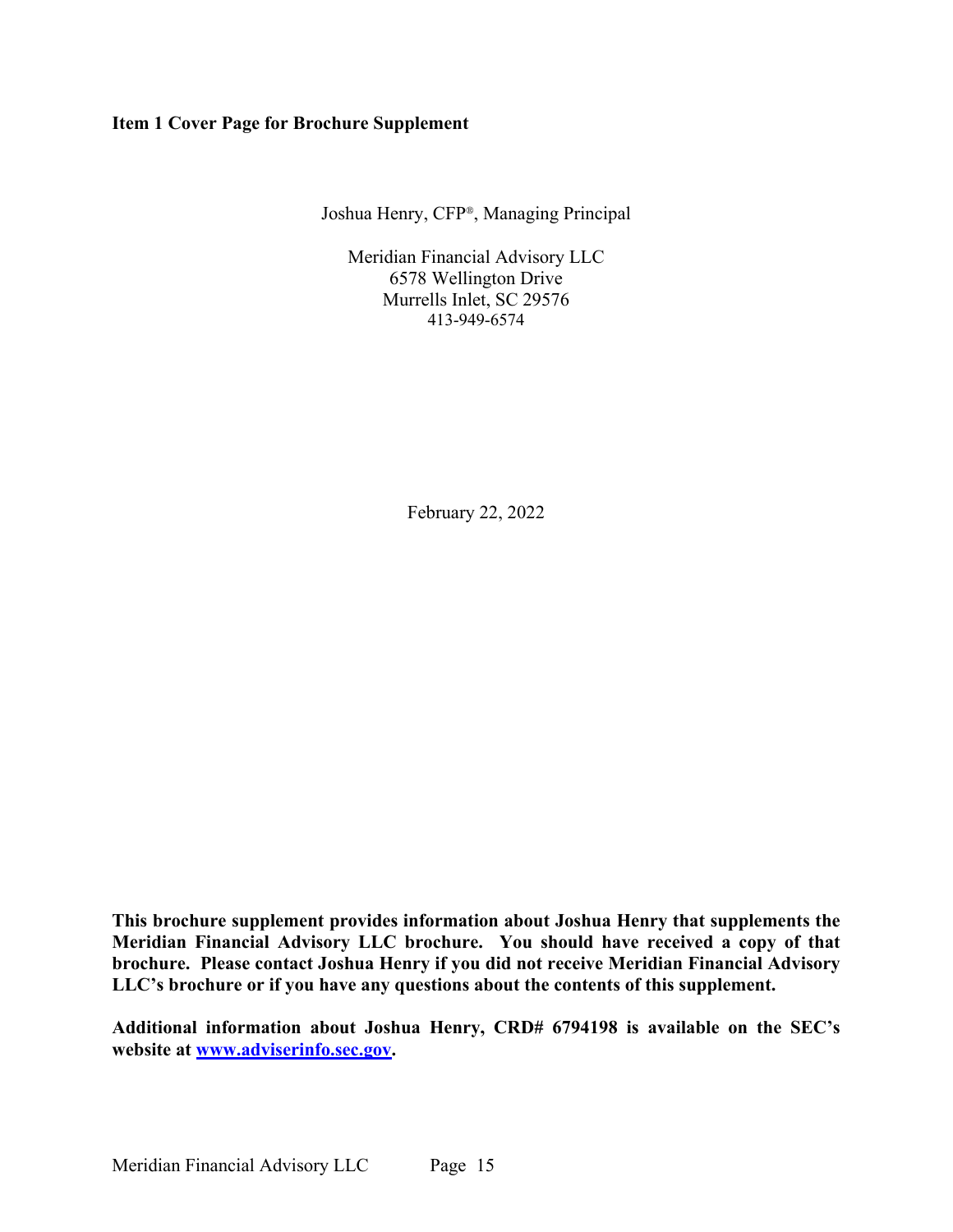## **Item 2 Educational Background and Business Experience**

Joshua Henry, CFP®, Managing Principal, was born in 1981. Mr. Henry earned a Bachelor of Arts degree in Political Science from Cedarville University and a Master of Business Administration degree with a concentration in Corporate Finance from Salve Regina University. The courses for the Corporate Finance concentration were taken from the Kelley School of Business at Indiana University and credits transferred to Salve Regina University.

Prior to founding Meridian in April 2017, Mr. Henry was self-employed as a consultant from December 2012 to April 2017, and an Accountant at Consolidated Health Plans from May 2004 to December 2012. From August of 2018 to June of 2019, Mr. Henry taught at Bay Path University as an Adjunct Professor in the Finance Department.

The Certified Financial Planner™, CFP® and federally registered CFP (with flame design) marks (collectively, the "CFP® marks") are professional certification marks granted in the United States by Certified Financial Planner Board of Standards, Inc. ("CFP Board").

The CFP® certification is a voluntary certification; no federal or state law or regulation requires financial planners to hold CFP® certification. It is recognized in the United States and a number of other countries for its (1) high standard of professional education; (2) stringent code of conduct and standards of practice; and (3) ethical requirements that govern professional engagements with clients. Currently, more than 62,000 individuals have obtained CFP® certification in the United States.

To attain the right to use the CFP® marks, an individual must satisfactorily fulfill the following requirements:

- Education Complete an advanced college-level course of study addressing the financial planning subject areas that CFP Board's studies have determined as necessary for the competent and professional delivery of financial planning services, and attain a Bachelor's Degree from a regionally accredited United States college or university (or its equivalent from a foreign university). CFP Board's financial planning subject areas include insurance planning and risk management, employee benefits planning, investment planning, income tax planning, retirement planning, and estate planning;
- Examination Pass the comprehensive CFP® Certification Examination. The examination, administered in 10 hours over a two-day period, includes case studies and client scenarios designed to test one's ability to correctly diagnose financial planning issues and apply one's knowledge of financial planning to real world circumstances;
- Experience Complete at least three years of full-time financial planning-related experience (or the equivalent, measured as 2,000 hours per year); and
- Ethics Agree to be bound by CFP Board's *Standards of Professional Conduct*, a set of documents outlining the ethical and practice standards for CFP® professionals.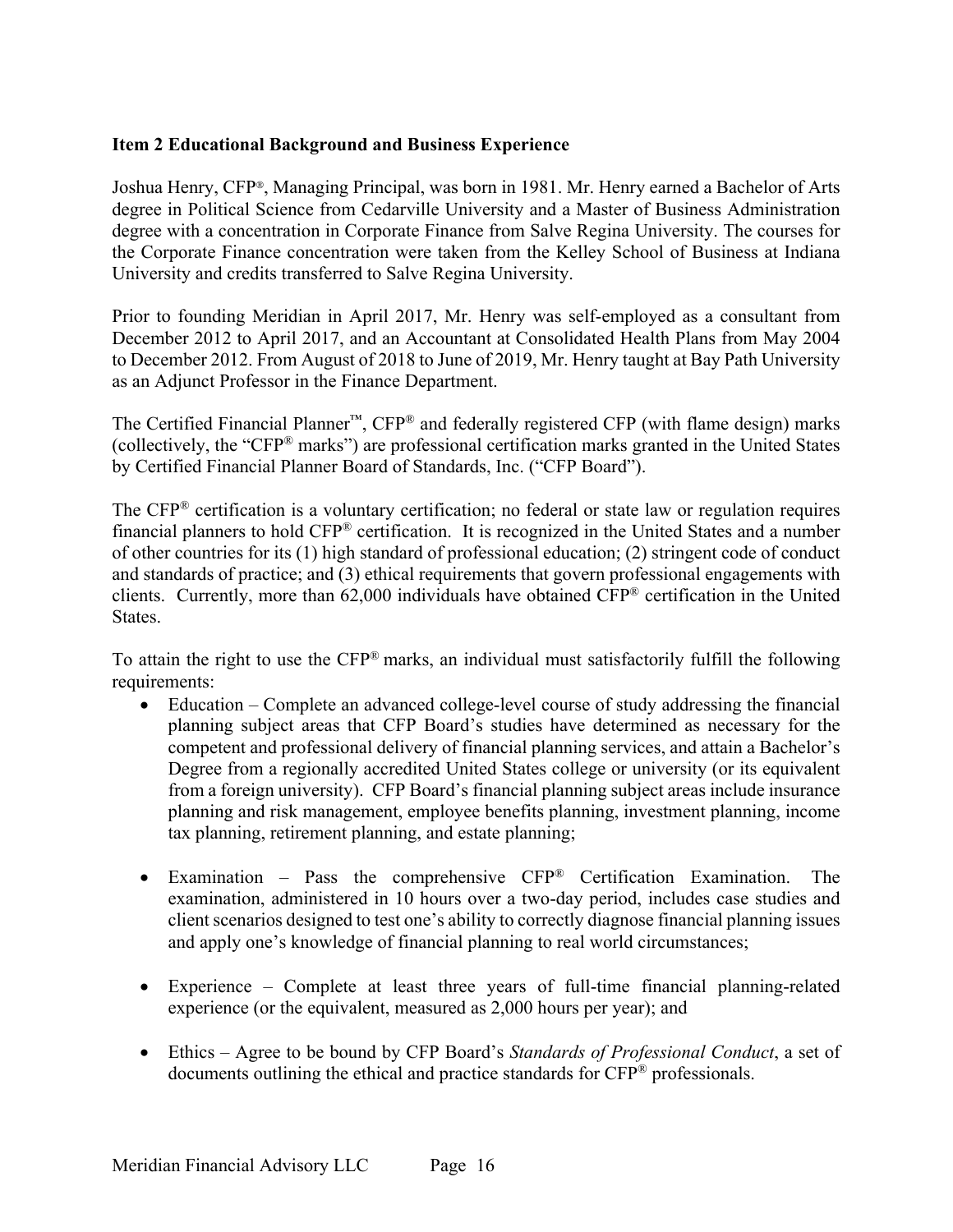Individuals who become certified must complete the following ongoing education and ethics requirements in order to maintain the right to continue to use the CFP® marks:

- Continuing Education Complete 30 hours of continuing education hours every two years, including two hours on the *Code of Ethics* and other parts of the *Standards of Professional Conduct*, to maintain competence and keep up with developments in the financial planning field; and
- Ethics Renew an agreement to be bound by the *Standards of Professional Conduct.* The *Standards* prominently require that CFP® professionals provide financial planning services at a fiduciary standard of care. This means CFP® professionals must provide financial planning services in the best interests of their clients.

CFP® professionals who fail to comply with the above standards and requirements may be subject to CFP Board's enforcement process, which could result in suspension or permanent revocation of their CFP® certification.

# **Item 3 Disciplinary Information**

There are no legal or disciplinary events or proceedings to report concerning Mr. Henry.

## **Item 4 Other Business Activities**

Mr. Henry is not actively engaged in any non-investment-related business or occupation outside of Meridian.

Mr. Henry is also licensed and registered as an insurance agent to sell life, accident and other lines of insurance for various insurance companies. Therefore, he will be able to purchase insurance products for any client in need of such services and will receive separate, yet typical compensation in the form of commissions for the purchase of insurance products. This creates a conflict of interest because of the receipt of additional compensation by Mr. Henry. Clients are not obligated to use Meridian or Mr. Henry for insurance products services. However, in such instances, there is no advisory fee associated with these insurance products, and clients will be made aware of all commissions associated with the products prior to the transactions.

### **Item 5 Additional Compensation**

Mr. Henry does not receive compensation or other economic benefit from anyone who is not a client for providing advisory services.

# **Item 6 Supervision**

Joshua Henry is the Managing Principal and Chief Compliance Officer of Meridian Financial Advisory LLC and can be reached at 413-949-6574 and is the only individual that provides investment advice to clients.